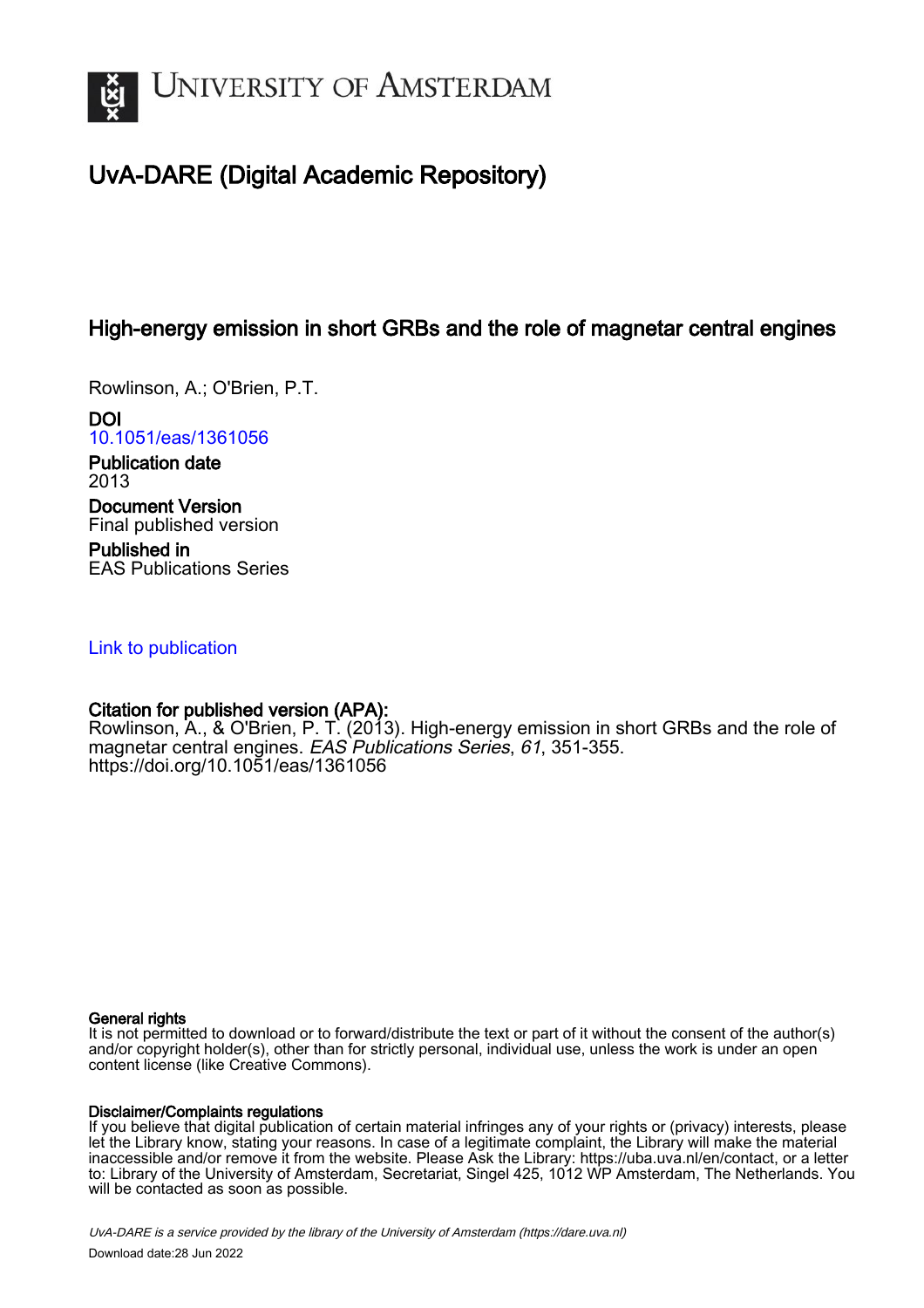Gamma-ray Bursts: 15 Years of GRB Afternlows *Gamma-ray Bursts: 15 Years of GRB Afterglows A.J. Castro-Tirado, J. Gorosabel and I.H. Park (eds) EAS Publications Series,* **61** *(2013) 351–355* [www.eas.org](http://www.eas.org)

## **HIGH-ENERGY EMISSION IN SHORT GRBS AND THE ROLE OF MAGNETAR CENTRAL ENGINES**

A. Rowlinson<sup>1</sup> and P.T. O'Brien<sup>2</sup>

**Abstract.** A significant number of long Gamma-ray Bursts (GRBs) detected by the *Swift* Satellite have a plateau phase signifying ongoing energy injection. Using BAT and XRT observations, we find that many short GRBs show similar behavior which challenges the typical short GRB progenitor model. We suggest the remnant of neutron star - neutron star mergers may not collapse immediately to a black hole (or even collapse at all) forming instead a magnetar. This model predicts that there would be a plateau phase in the X-ray lightcurve followed by a shallow decay phase, if it is a stable magnetar, or a steep decay if the magnetar collapses to a black hole within a few hundred seconds. By fitting this model to all short GRB BAT-XRT lightcurves, we show that a magnetar could power the observed energy injection. This model can be tested using the next generation gravitational wave observatories.

## **1 Introduction**

The standard progenitor theory for Short Gamma-Ray Bursts (SGRBs) is the merger of two neutron stars (NSs) or a NS and a black hole (BH) which then collapse to form a BH (*e.g.* [Lattimer & Schramm 1976;](#page-5-0) [Eichler](#page-5-1) *et al.* [1989\)](#page-5-1) and the majority of the material in the accretion disk will be accreted in ∼2 s (Rezzolla *et al.* 2011). This model can be used to explain flares in the X-ray lightcurve via the late time accretion of material on highly eccentric orbits (*e.g.* [Rosswog 2007\)](#page-5-2), but is not able to explain any prolonged energy injection.

However, there are some SGRBs that show evidence of significant energy injection which cannot be explained by the BH central engine model. For example GRB 090515, a SGRB with a bright X-ray plateau [\(Rowlinson](#page-5-3) *et al.* [2010\)](#page-5-3). An alternative model, which can explain X-ray plateaus in SGRBs, is that the merger

<sup>1</sup> Astronomical Institute "Anton Pannekoek", University of Amsterdam, Postbus 94249, 1090 GE Amsterdam, The Netherlands

<sup>2</sup> Department of Physics & Astronomy, University of Leicester, University Road, Leicester LE1 7RH, UK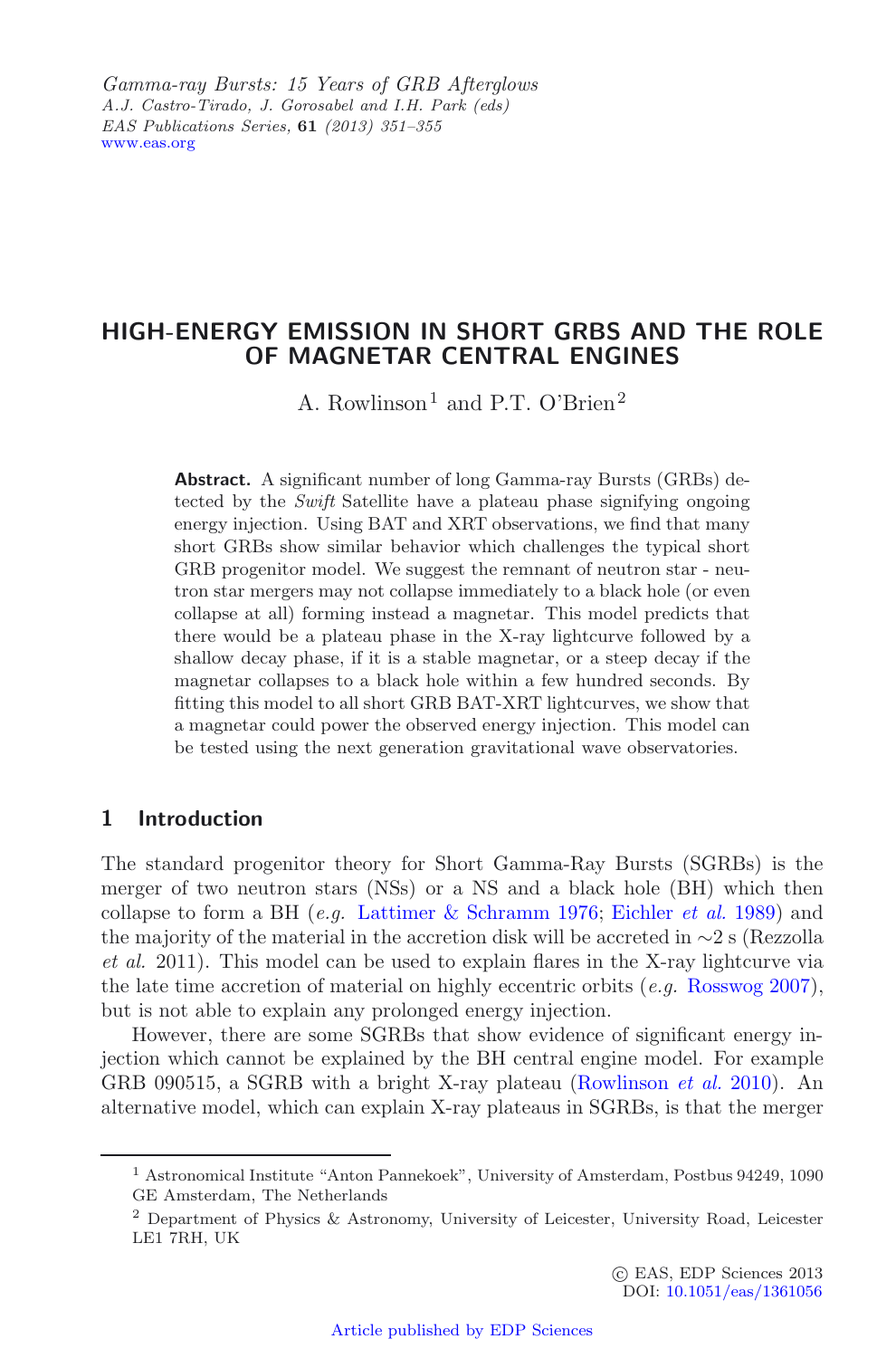<span id="page-2-0"></span>

**Fig. 1.** The sample of SGRBs lie on the correlation between plateau luminosities and durations identified for Long GRBs by Dainotti *et al.* (2010).

of two NSs forms a magnetar (millisecond pulsar) with sufficient rotational energy to prevent immediate gravitational collapse (*e.g.* [Dai & Lu 1998](#page-5-4); [Dai](#page-5-5) *et al.* [2006](#page-5-5)). The magnetar will be rotating with initial spin periods of a few milliseconds and will spin down rapidly via the emission of gravitational waves and dipole radiation (Zhang & Mészáros 2001). The mass of the central engine will determine its evolution. If the mass is  $>1.5$   $M_{max}$ , where  $M_{max}$  is the maximum possible mass of a NS, then the central engine will immediately collapse to a BH (the typical SGRB progenitor model). Alternatively if the mass is  $\langle 1.5 \, M_{max}$ , the merger will form a magnetar which is supported by its own rapid rotation. If the mass of the magnetar is  $>M_{max}$ , as it spins down it will reach a critical point at which it is no longer able to support itself and the magnetar will collapse to a BH.

In this conference proceeding, we summarise the search conducted for evidence of prolonged energy injection in SGRB lightcurves and show that a magnetar central engine could explain many of the observed features (the full analysis is described in [Rowlinson](#page-5-7) *et al.* [2013\)](#page-5-7).

#### **2 Short GRBs show signs of energy injection**

We created combined BAT-XRT, 0.3–10 keV, lightcurves for all SGRBs in the *Swift* sample with  $T_{90} \leq 2$  s detected by the Burst Alert Telescope (BAT) until March 2012 and which were promptly observed by the X-ray Telescope (XRT), giving a sample of 43 SGRBs. We fitted them using a simple broken powerlaw model (utilising the method in [Evans](#page-5-8) *et al.* [2009](#page-5-8)). Using the SGRB redshift (known for 10 SGRBs in the sample), or the average redshift for SGRBs when the redshift is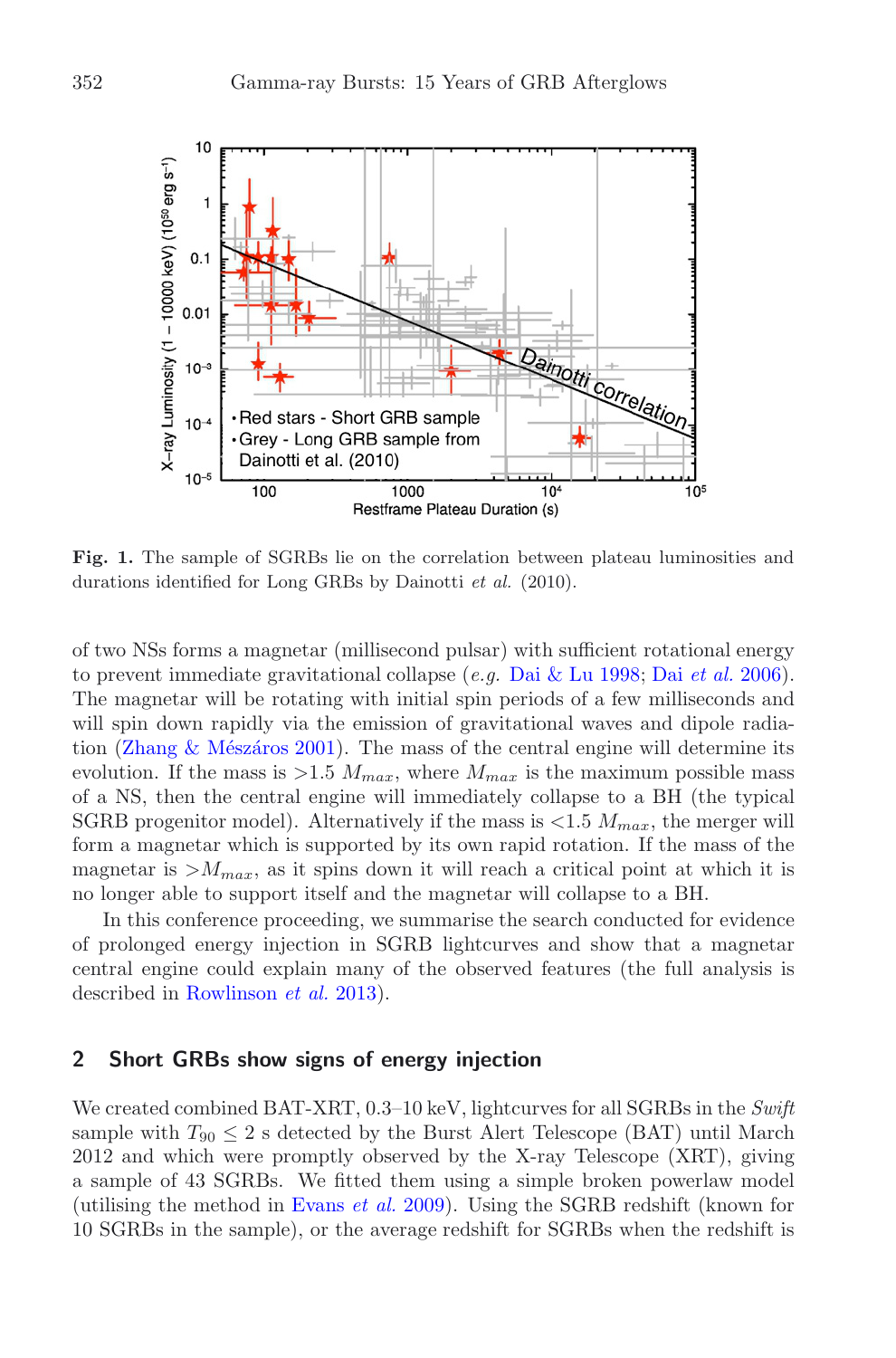

<span id="page-3-0"></span>**Fig. 2.** *Top*: a cartoon illustrating the possible outcomes of the merger of two NSs, depending on the mass of the central object, and a sketch of the expected lightcurves for stable and unstable magnetars. *Bottom left*: GRB 110112A fitted with the stable magnetar model. *Bottom right*: GRB 101219A fitted with the unstable magnetar model.

unknown, the BAT-XRT lightcurves were converted to restframe lightcurves using a k-correction [\(Bloom](#page-5-9) *et al.* [2001](#page-5-9)).

Some of the SGRB sample (∼50%) show evidence of a shallow decay phase or plateau, consistent with prolonged energy injection. In Figure [1,](#page-2-0) we plot the X-ray luminosity of the plateau phase against the restframe duration of the plateau for the sample of SGRBs. These SGRBs are consistent with a correlation identified by Dainotti *et al.* (2010) for a sample of long GRBs. This energy injection cannot be explained by the typical progenitor model.

### **3 A magnetar central engine can explain energy injection**

In the magnetar model, each possible outcome of the merger of two NSs give a characteristic lightcurve as shown in Figure [2.](#page-3-0) Assuming constant radiative efficiency, the dipole radiation from a magnetar predicts a plateau phase with a shallow decay phase (for stable magnetars) or a steep decay phase (when an unstable magnetar collapses to a BH).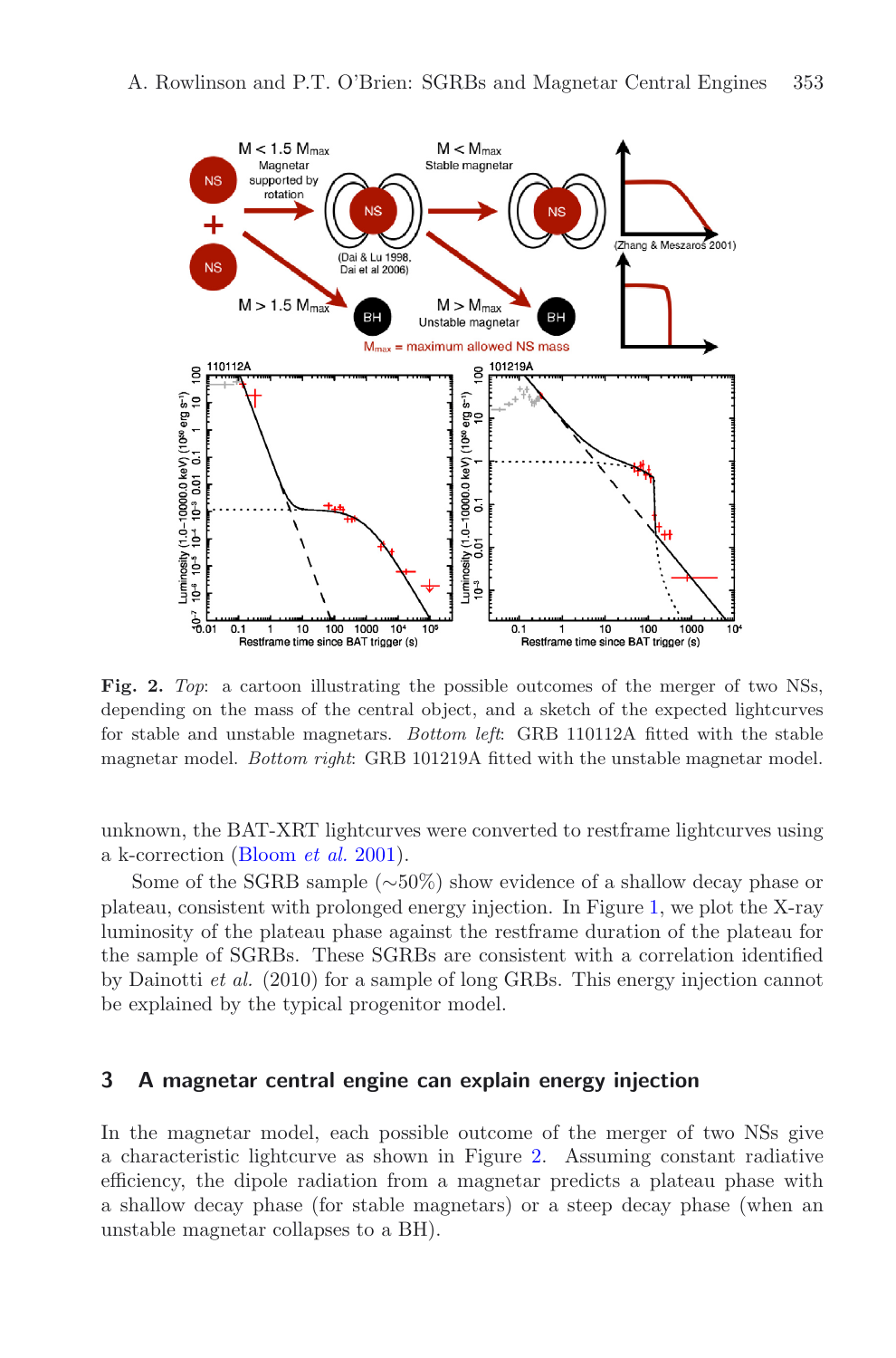

<span id="page-4-0"></span>**Fig. 3.** The magnetic field strengths and initial spin periods of the magnetar fits for the sample of SGRBs. Blue stars - stable magnetar candidates, green circles - unstable magnetar candidates and black crosses - LGRB magnetar candidates [\(Lyons](#page-5-10) *et al.* [2010](#page-5-10); [Dall'Osso](#page-5-11) *et al.* [2011](#page-5-11); [Bernardini](#page-5-12) *et al.* [2012](#page-5-12)). Circled in red are the two SGRBs plotted in Figure [2.](#page-3-0) Dark grey regions are forbidden regions, light grey regions are those which are loose constraints on the initial magnetar properties from different theoretical arguments (given in figure) and the white region is the expected region for newly born magnetars.

We fit the magnetar model (as described in Zhang  $\&$  Mészáros 2001) to 28 rest frame SGRB lightcurves (those with sufficient X-ray data), with an additional powerlaw co[mponent whose decay rate is governed by the curvature effect \(](#page-5-13)Kumar & Panaitescu [2000](#page-5-13)). The emission is assumed to be 100% efficient and isotropic. Additionally, the model neglects enhanced angular momentum losses at early times due to neutrino-driven mass loss [\(Metzger](#page-5-14) *et al.* [2011](#page-5-14)).

All the SGRBs fitted can be explained using a magnetar central engine, with 18 firm candidates and the remaining are possible candidates depending on various assumptions within the model. Two example fits are shown in Figure [2.](#page-3-0) The magnetar model outputs the initial spin period and magnetic field strength of the fitted magnetar. These values are plotted in Figure [3](#page-4-0) along with theoretical constraints on the magnetic fields and spin periods of newly formed magnetars. Many of the candidates lie within the expected region for a newly formed magnetar.